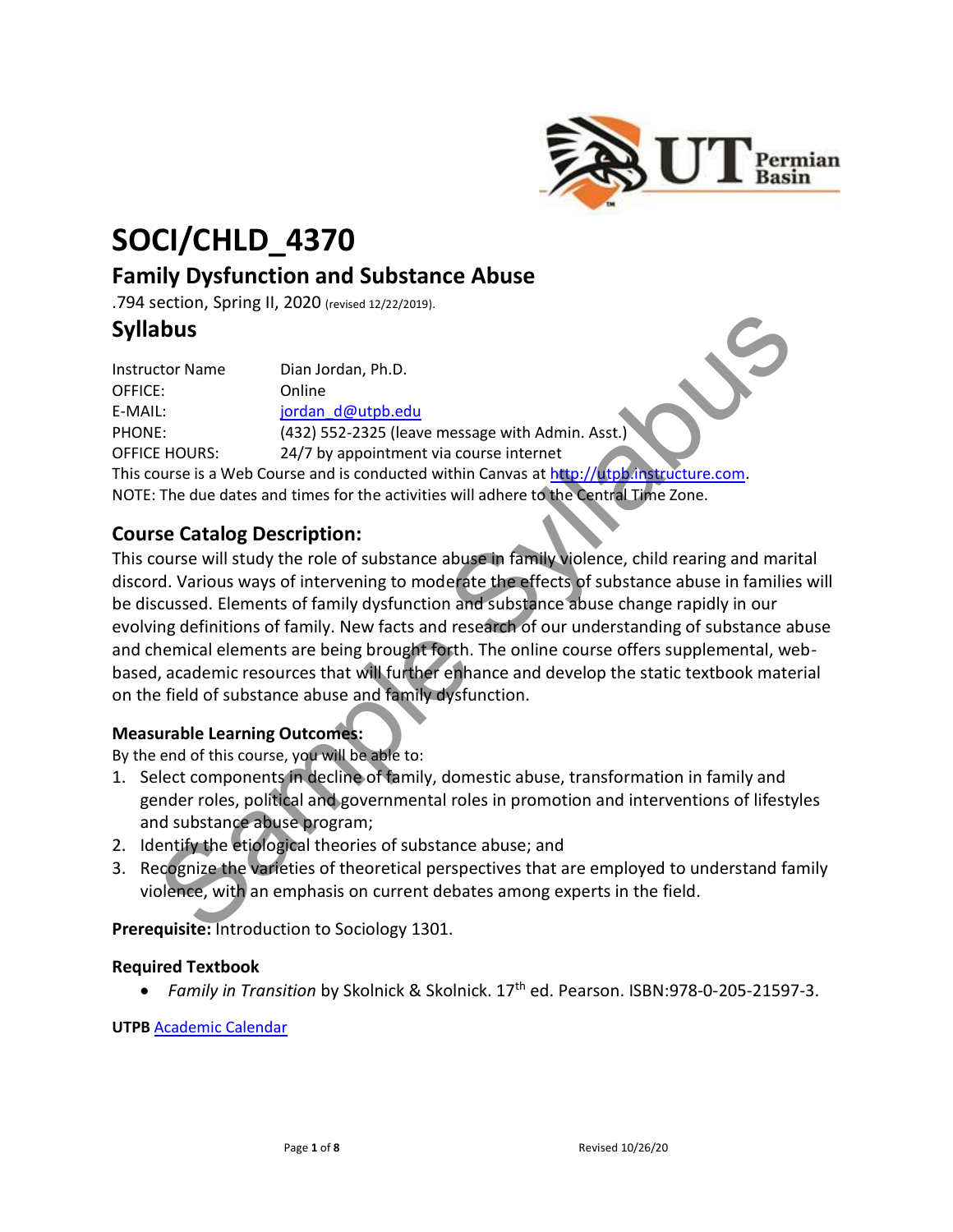## **Course Overview**

| <b>Readings:</b>          | 12 chapters (37 readings), additional PPT or videos |
|---------------------------|-----------------------------------------------------|
| Exams/Quizzes:            | 4 exams (12 quizzes – not graded)                   |
| <b>Research Projects:</b> | 1 essay                                             |
| <b>Discussion Topics:</b> | 5 discussions                                       |
| Bonus/Make-up:            | 1 (optional)                                        |

#### **Grading:**

|              | <b>Course Activity</b>                                                                                                                                                                                        |                               | <b>Points</b> |                     |  |
|--------------|---------------------------------------------------------------------------------------------------------------------------------------------------------------------------------------------------------------|-------------------------------|---------------|---------------------|--|
|              | Discussions (5)                                                                                                                                                                                               |                               |               | 500                 |  |
|              | Exams (4)                                                                                                                                                                                                     |                               |               | 400                 |  |
|              | Essay $(1)$                                                                                                                                                                                                   |                               | 500           |                     |  |
| <b>Total</b> |                                                                                                                                                                                                               | 1400                          |               |                     |  |
|              |                                                                                                                                                                                                               | Bonus/Make-up Exam (optional) |               | (100)               |  |
| ng Scale:    |                                                                                                                                                                                                               |                               |               |                     |  |
|              | Grade Range by %                                                                                                                                                                                              | <b>By points</b>              |               | <b>Letter Grade</b> |  |
|              | 90 and above                                                                                                                                                                                                  | 1260 - 1400 (1500)            |               | A                   |  |
|              | 80 to 89                                                                                                                                                                                                      | $1120 - 1259$                 |               | B                   |  |
|              | 70 to 79                                                                                                                                                                                                      | 980 - 1119                    |               | $\mathsf{C}$        |  |
|              | 60 to 69                                                                                                                                                                                                      | 840 - 979                     |               | D                   |  |
|              | Less than 59                                                                                                                                                                                                  | $0 - 839$                     |               | F                   |  |
|              | s/Make-up Example: If you miss a discussion or exam, or do poorly on an assignment<br>ake the make-up. There is no penalty for not taking the bonus/make-up.                                                  |                               |               |                     |  |
| nal.         | ss otherwise stated, all materials, activities, and assessments are required and are no                                                                                                                       |                               |               |                     |  |
|              | nunication, Grading & Feedback:<br>est way to contact me (or your coach/s) is through the Course "INBOX." You can expe<br>nse within 24 hours from a coach and within 48 hours from me. If you do not hear ba |                               |               |                     |  |

**Grading Scale:** 

| <b>Grade Range by %</b> | <b>By points</b>   | <b>Letter Grade</b> |  |
|-------------------------|--------------------|---------------------|--|
| 90 and above            | 1260 - 1400 (1500) |                     |  |
| 80 to 89                | 1120 - 1259        | В                   |  |
| 70 to 79                | 980 - 1119         |                     |  |
| 60 to 69                | 840 - 979          |                     |  |
| Less than 59            | 839                |                     |  |

Bonus/Make-up Example: If you miss a discussion or exam, or do poorly on an assignment, you can take the make-up. There is **no penalty** for not taking the bonus/make-up.

\*Unless otherwise stated, all materials, activities, and assessments are required and are not optional.

#### **Communication, Grading & Feedback:**

The best way to contact me (or your coach/s) is through the Course "INBOX." You can expect a response within 24 hours from a coach and within 48 hours from me. If you do not hear back, please contact me again.

Discussions will be graded within 7 days of the due date. You will receive feedback on each assignment. Exams will be graded immediately upon completion. Essays may take 2-3 weeks before grading is completed. If you have a question about your grade, present your detailed dispute to your coach within 10 days of the grade being posted. Follow the Grade Rubrics: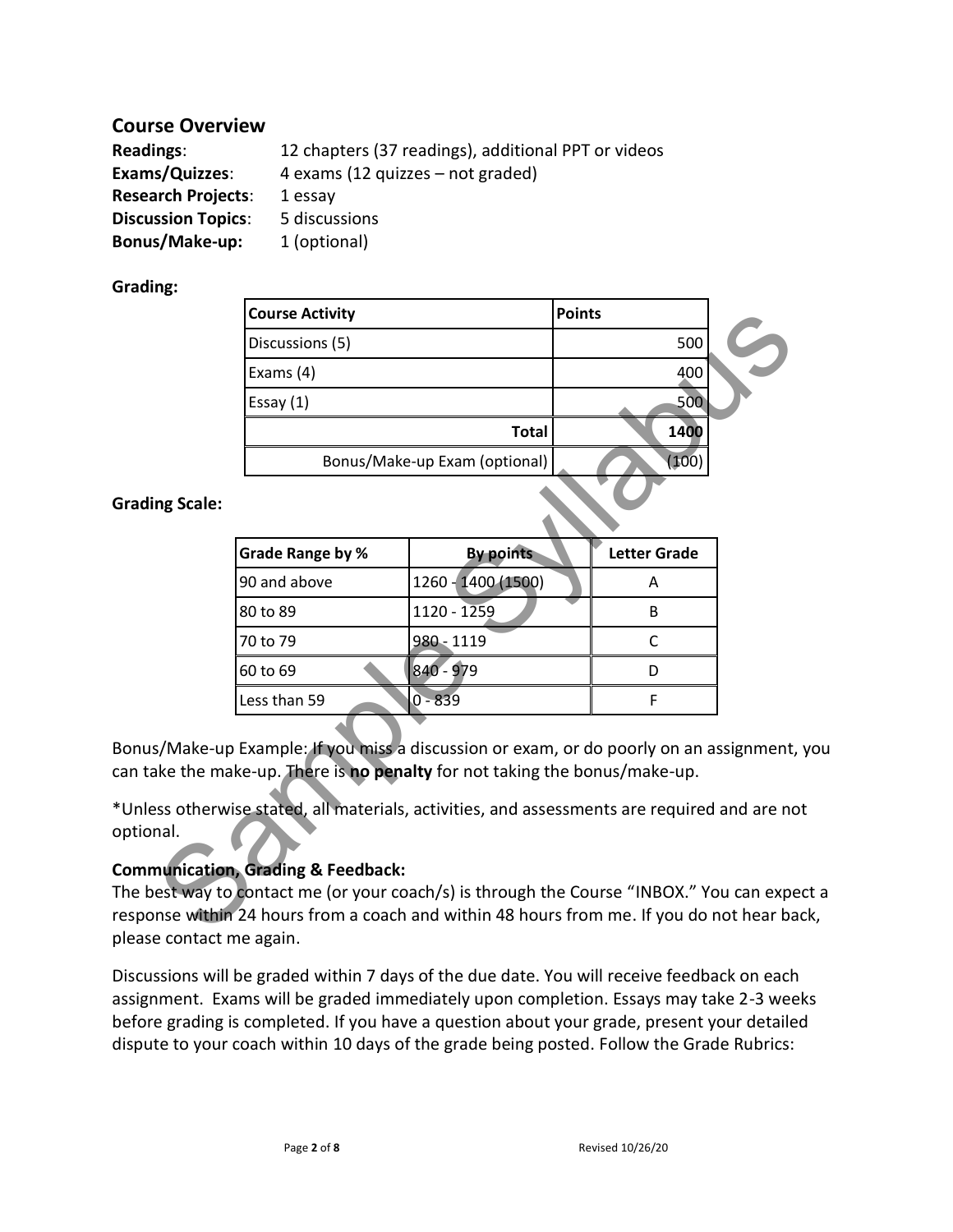|            | <b>Discussion Grade Rubric</b>                                                                              |
|------------|-------------------------------------------------------------------------------------------------------------|
| <b>Due</b> | Check the calendar for due dates. Late work is not accepted.                                                |
| dates      | Primary posts (Part A) are due by end of day on Thursdays.                                                  |
|            | Peer Interactions (Part B) are due by end of day on Saturdays.                                              |
| 30         | <b>Part A – Primary Posts:</b>                                                                              |
|            | points Discussion topic answered completely and addressed thoroughly (about 250 words).                     |
| 30         | <b>Part A – Primary Posts:</b>                                                                              |
|            | points 2 or more current (2010-2020) approved sociology journal references (see ASA Writing & Citing guide) |
| 20         | <b>Part B: Peer Interaction Posts:</b>                                                                      |
|            | points Peer response is engaging and well researched (about 150 words).                                     |
|            | 1 or more current (2010-2020) general reference/s (website, media).                                         |
| 20         | Both A and B (up to 10 points each):                                                                        |
|            | points References meaningfully applied using in-text citations.                                             |
|            | No spelling/grammar errors.                                                                                 |
|            | Follows ASA style guide. See ASA Writing documents in "Resources" module.                                   |

| 20                                                                                                | <b>Part B: Peer Interaction Posts:</b>                                                              |  |  |  |
|---------------------------------------------------------------------------------------------------|-----------------------------------------------------------------------------------------------------|--|--|--|
|                                                                                                   | points Peer response is engaging and well researched (about 150 words).                             |  |  |  |
|                                                                                                   | 1 or more current (2010-2020) general reference/s (website, media).                                 |  |  |  |
| 20                                                                                                | Both A and B (up to 10 points each):                                                                |  |  |  |
|                                                                                                   | points References meaningfully applied using in-text citations.                                     |  |  |  |
|                                                                                                   | No spelling/grammar errors.                                                                         |  |  |  |
|                                                                                                   | Follows ASA style guide. See ASA Writing documents in "Resources" module.                           |  |  |  |
|                                                                                                   |                                                                                                     |  |  |  |
|                                                                                                   | <b>Essay Grade Rubric</b>                                                                           |  |  |  |
|                                                                                                   | Essay topic answered completely, and all aspects of the topic addressed thoroughly.                 |  |  |  |
|                                                                                                   | 8 - 10 pages, excluding title page and references page.                                             |  |  |  |
| 300 points                                                                                        | Essay is written in your own words (no more than 20% matching quotes) for this course.              |  |  |  |
|                                                                                                   | In-text citations for 6 or more current, 2010-2020, references. See "scholarly references" below.   |  |  |  |
|                                                                                                   | Scholarly references less than 10 years old:                                                        |  |  |  |
|                                                                                                   | 150 points 4 sociological journal references (from approved journals listed)                        |  |  |  |
|                                                                                                   | 2 sources of your choice (still must be scholarly) such as book or website.                         |  |  |  |
|                                                                                                   | 10 points Title page: your name, my name, course, term date, essay topic)                           |  |  |  |
|                                                                                                   | Follows ASA format, including:                                                                      |  |  |  |
|                                                                                                   | 40 points 1" margins, 12' Times New Roman font, double spaced (and "0" before/after spacing), left- |  |  |  |
|                                                                                                   | justify, proper in-text citations and reference formatting.                                         |  |  |  |
|                                                                                                   |                                                                                                     |  |  |  |
|                                                                                                   | <b>Time Management:</b>                                                                             |  |  |  |
|                                                                                                   | You should expect to devote about 12 hours per week to obtain an "A" in a class. This includes      |  |  |  |
| reading the lectures, interacting (Discussion board), researching academic work (on-line library  |                                                                                                     |  |  |  |
| articles), studying for exams, and completing your assignments. If you have work, family, extra-  |                                                                                                     |  |  |  |
| curricular activities, or other obligations, you should realize it is important to develop a Time |                                                                                                     |  |  |  |
| Management Plan to be successful with your schoolwork.                                            |                                                                                                     |  |  |  |
|                                                                                                   |                                                                                                     |  |  |  |

#### **Time Management:**

#### **Policies**

**Discussion Board:** Discussion Board is our primary weekly learning activity. Review the grade rubric for posting requirements.

Best practices are:

- a. Read all message postings in online discussion.
- b. Respond to the question directly.
- c. Use a person's name in the body of your message when you reply to their message.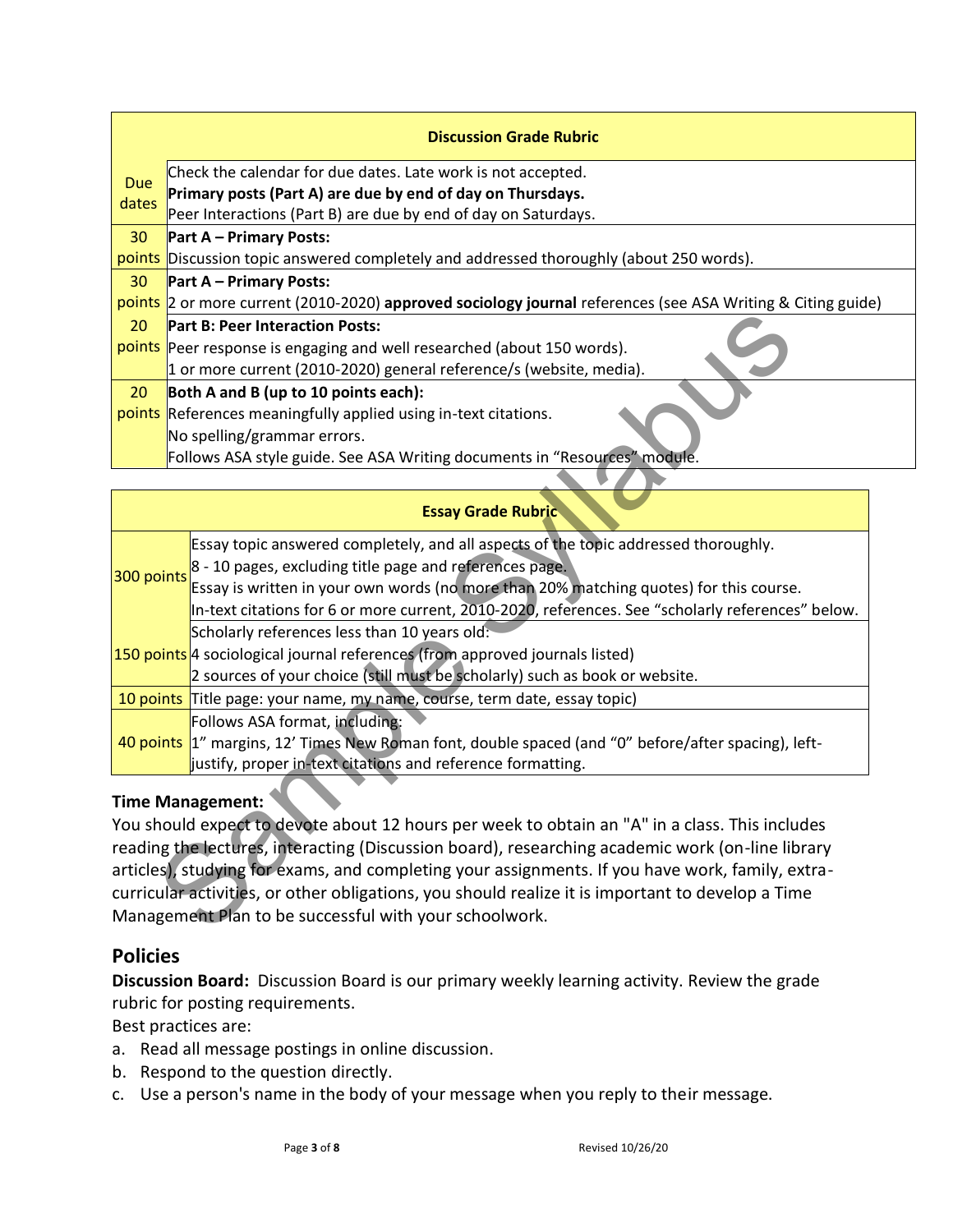- d. Avoid postings that are limited to 'I agree' or 'great idea', etc.
- e. Ensure responses to questions are meaningful, reflective and add academic knowledge.
- f. Support statements with concepts from course readings and sociological journal articles.
- g. Follow **Rules of Behavior.**

**Rules of Behavior:** Discussion areas are public to every student in this class (including your instructor) who will see what you write. Please pay attention to the language you use and adhere to the following guidelines:

- a. Do not post anything too personal.
- b. Do not use language that is inappropriate for a classroom setting or prejudicial in regard to gender, race, ethnicity, etc.
- c. Do not use all caps unless you are emphasizing (it is considered shouting).
- d. Be courteous and respectful to other people on the list
- e. Do not overuse acronyms like you would use in text messaging. Some participants may not be familiar with acronyms.
- f. Use line breaks and paragraphs in long responses.
- g. Write your full name at the end of the posting.
- h. Be careful with sarcasm and subtle humor; one person's joke is another person's insult.

#### **Make-Up/Late Submission Policy:**

**Late work is not accepted.** All course activities must be submitted before or on set due dates and times. I urge you to not wait until the last day to submit assignments. Course assignments are opened on the Friday preceding the week. Review the due dates (calendar in "Resources"). Contact me **in advance** if you need to make arrangements to complete an assignment early. If you are not able to abide by the due dates and times, it is your responsibility to contact UTPB Student Services immediately. If they determine you meet eligibility for extenuating circumstances (extended illness, death in family), they will let me know and arrangements can be made for you to receive an Incomplete ("I") grade. on out use language that is inappropriate for a classroom setting or prejudicial in regarded.<br>
not use language that is inappropriate for a classroom setting or prejudicial in regarded, race, ethnicity, etc.<br>
not use all c

**Academic Dishonesty/Plagiarism/Cheating:** The academic community regards academic dishonesty as an extremely serious matter, with serious consequences. Any effort to gain an advantage not given to all students is dishonest whether or not the effort is successful. Any suspicion of academic dishonesty will be reported and investigated. A student who engages in scholastic dishonesty that includes, but is not limited to cheating, plagiarism, and collusion will receive an "F" for the course.

All persons involved in academic dishonesty will be disciplined in accordance with University regulations and procedures. For complete information on UTPB student conduct and discipline procedures consult the [University's Handbook: Scholastic Dishonesty](https://www.utpb.edu/campus-life/dean-of-students/scholastic-dishonesty).

**Academic dishonesty** includes, but is not limited to cheating, plagiarism, collusion, falsifying academic records, misrepresenting facts, the submission for credit of any work or materials that are attributable in whole or in part to another person, taking an examination for another person, any act designed to give unfair advantage to a student such as, but not limited to, submission of essentially the same written assignment for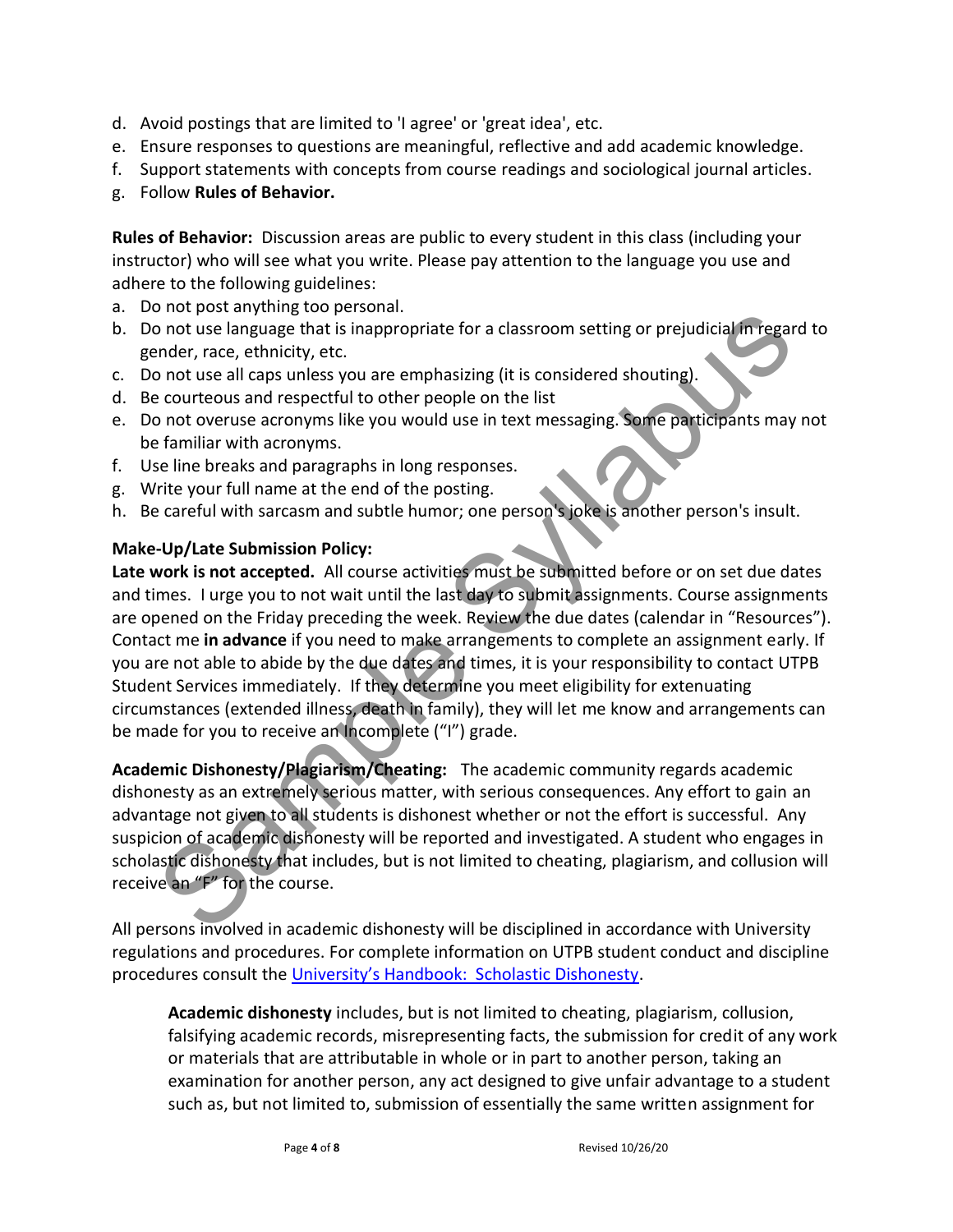two courses without the prior permission of the instructor, or the attempt to commit such acts.

**Plagiarism** includes, but is not limited to the appropriation of, buying, receiving as a gift, or obtaining by any means material that is attributable in whole or in part to another source, including words, ideas, illustrations, structure, computer code, other expression and media, and presenting that material as one's own academic work being offered for credit.

**Attendance and Class Participation:** Regular and active participation is an essential, unmistakably important aspect of this online course. Students will log on a minimum of three times every seven days.

- 1. **Tracking:** The learning management systems have tracking features. Statistics are collected that quantifies how often and when students are active in the course and provides information if the student has accessed different pages of the course.
- 2. **Absenteeism:** All the course activities have set dates to be completed and submitted. After the due dates the activities will not be available for the students. Not logging into an online course is considered absenteeism. Contact instructor immediately in case of emergency medical situation. If you require a religious accommodation, you will need to notify me within the 1<sup>st</sup> fifteen days of class and receive a written response from me.

#### **Course Incomplete/Withdrawal/Grade Appeal:**

All students are required to complete the course within the semester they are signed up. Incomplete grades for the course are rarely given, will only be granted if the student provides a valid, documented excuse for not being able to complete the course on time, and has contacted the instructor prior to the scheduled last class to request an extension. The student signs a contract that includes the incomplete course activities and the new due dates. dance and Class Participation: Regular and active participation is an essential,<br>takabily important aspect of this online course. Students will log on a minimum of the<br>stakbily important aspect of this online course. Stude

Find information and dates regarding drops and withdrawals consult the University Handbook: [Drops](https://www.utpb.edu/services/academic-affairs/office-of-the-registrar/adds-drops)  [and Withdrawals](https://www.utpb.edu/services/academic-affairs/office-of-the-registrar/adds-drops) and Appeal Process.

# **Accommodation for Students with Disabilities:**

**Students with Disabilities:** The University of Texas of the Permian Basin in compliance with the Americans with Disabilities Act and Section 504 of the Rehabilitation Act provides "reasonable accommodations" to students with disabilities. Any student with a disability who is requesting an accommodation for this course must provide the instructor with official documentation in the form of a letter from the ADA Officer for Students. Only those students who have officially documented a need for an accommodation will have their request honored. \*\*Adapted from UTSA ADA syllabus statement.\*\*

ADA Officer for Students: Mr. Paul Leverington, Mesa Building 4243, 4901 E. Univ., Odessa TX 79762. Telephone: 432-552-4696 or Email: ada@utpb.edu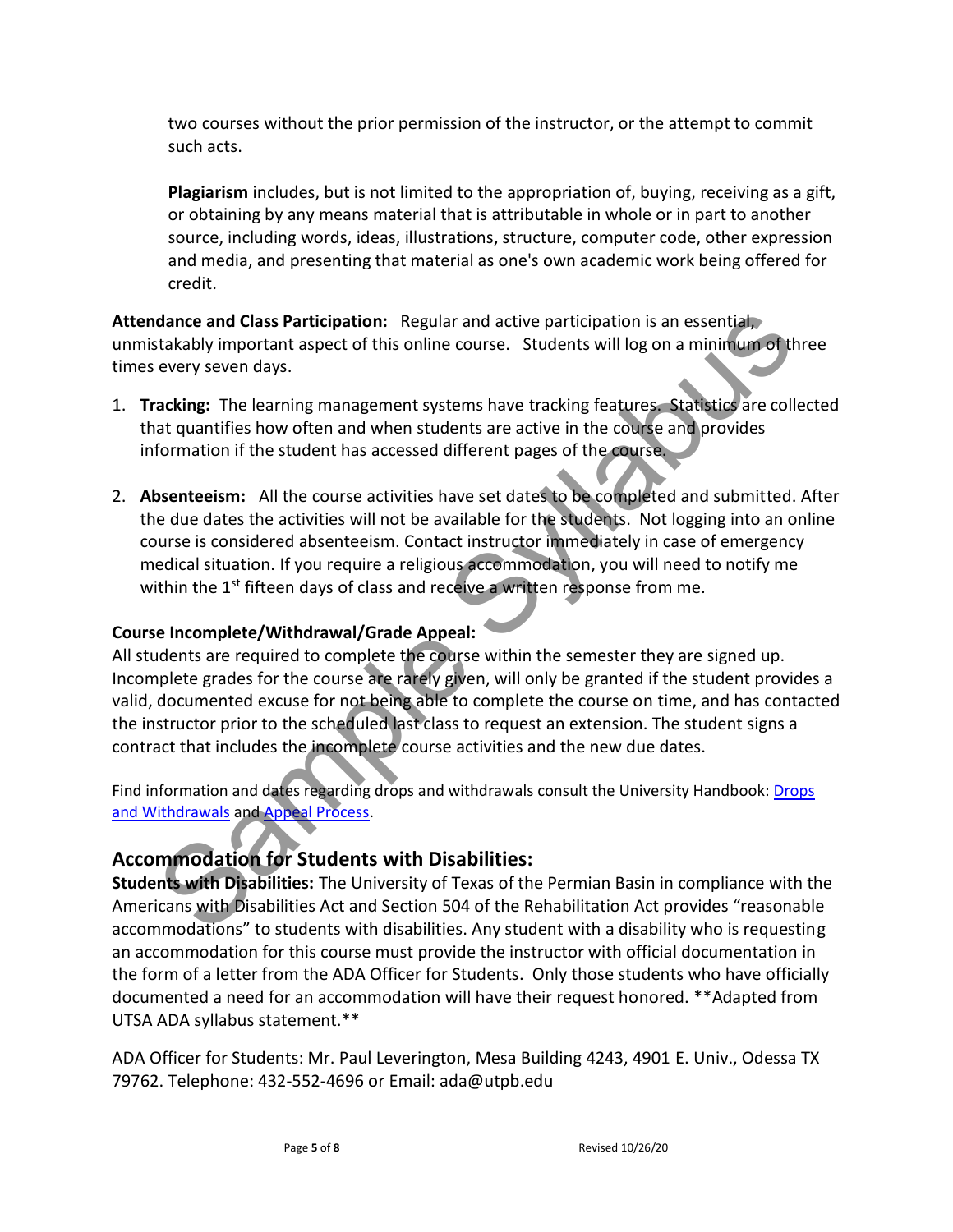For the accessibility and privacy statements of external tools used within courses, go to [Accessibility and Privacy Statements.](https://www.utpb.edu/online/reach/ADA_Privacy)

### **Computer Skills, Technical & Software Requirements**

Students will need proficiency in Word and PowerPoint.

Students can use cloud version of Word, PowerPoint and other Microsoft products through use of their UTPB Outlook 365 and UTPB email address. For more information refer to [UTPB Office 365 Page.](https://www.utpb.edu/services/ird/Service-Catalog/office-365/)

#### **Computer Technical Requirements**

See [Technical Requirements.](https://www.utpb.edu/online/reach/technical-requirements)

#### **Online Student Authentication**

This course satisfies student authentication by providing 2 forms of photo ID\*. Student must provide through the assignment drop box:

- A clear image of yourself: in color, well lit, and no shadows on your face or your ID that can obscure your image, must be taken on the day you submit the photo to reflect your current appearance, taken in full-face view directly facing the camera with a neutral facial expression and both eyes open.
- AND, a picture of your valid photo ID with your name and picture showing (Picture ID card in which the ID number has been covered (tape over any numbers).

If you hold your photo ID close to your face for the selfie, you only need to submit the one photo (selfie+ID). I just need to see you, then the image of you on the card with your name. You will be able to access Module One after you submit "Student Identification Authentication." \*Approved up to date photo identifications are: passports, government issued identification, driver's licenses, military ID from DoD; dual credit and early college high school students use school district identifications. See the UTPB Distance Education Policy. echnical Requirements.<br>
Section and Reducements.<br>
Sections attention and the distant anticlation by providing 2 forms of photo ID\*. Student mu<br>
de through the assignment drop box:<br>
clear image of yourself: in color, well l

# **Preparation for Emergencies**

**Computer Crash:** Not having a working computer or a crashed computer during the semester will NOT be considered as an acceptable reason for not completing course activities at a scheduled time. NOTE: Identify a second computer before the semester begins, that you can use when/if your personal computer crashes.

**Complete Loss of Contact:** If you lose contact with course connectivity completely (i.e. you cannot contact me via Canvas or email), you need to call the department, and leave a message regarding connectivity loss and contact information.

**Lost/Corrupt/Missing Files:** You must keep/save a copy of every project/assignment on an external drive, UTPB Outlook 365 OneDrive, or personal computer. In the event of any kind of failure (e.g. virus infection, student's own computer crashes, loss of files in cyberspace, etc.) or any contradictions/problems, you may be required to resubmit the files.

# **End-of-Course Evaluation & Instructor Evaluation**

Every student is encouraged to complete an end-of-course evaluation survey provided by UTPB. During the last two weeks of class, there will be an announcement in Canvas, an email, and a button in your course navigation that will take you to an any available surveys. The survey is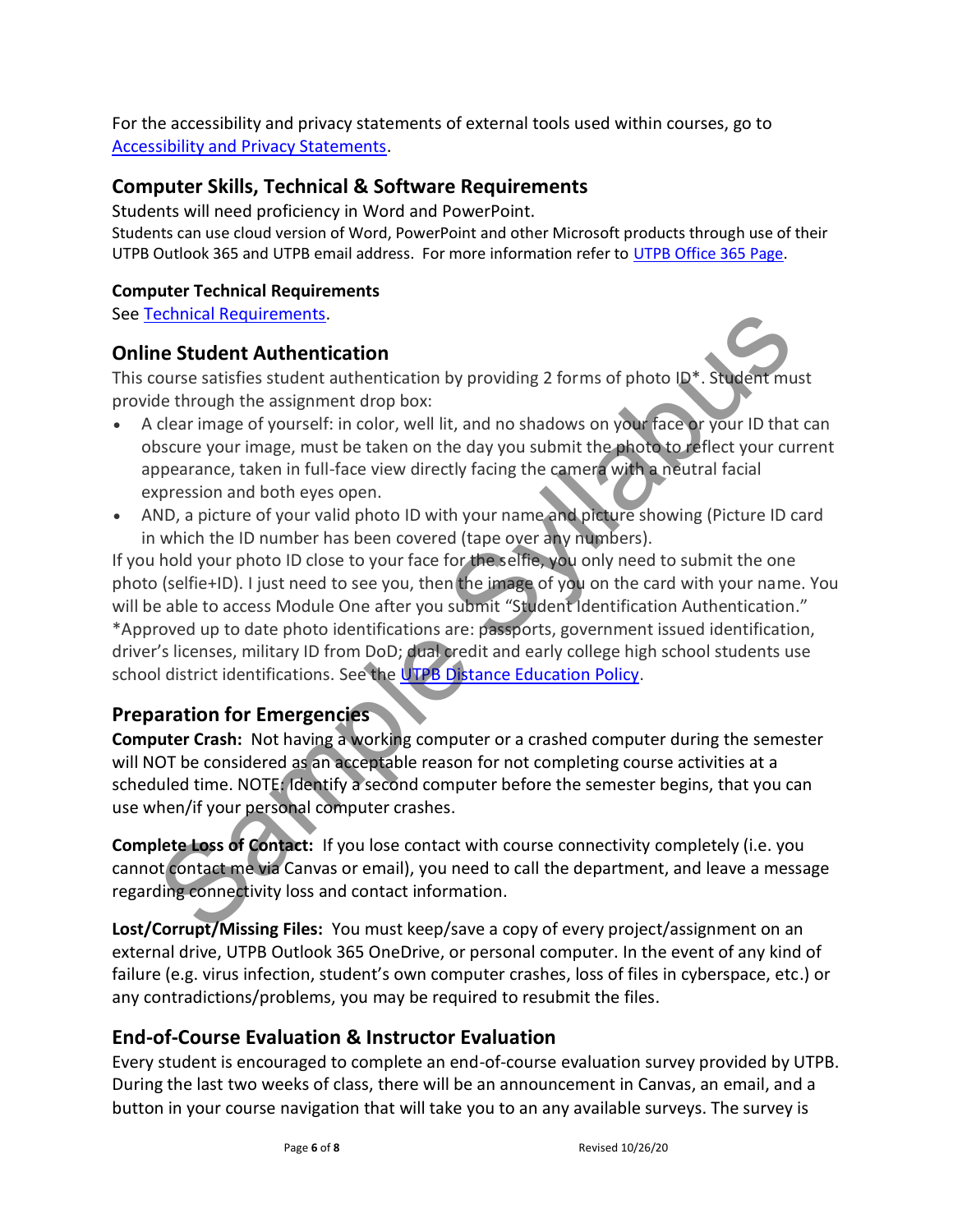anonymous, and your responses are confidential. Your feedback is critical to us and to your instructor as we strive to improve our offerings, and our support of you, the students.

| <b>SERVICE</b>                                                                                   | <b>CONTACT</b>                                                                                |  |  |  |
|--------------------------------------------------------------------------------------------------|-----------------------------------------------------------------------------------------------|--|--|--|
| <b>ADA Accommodation/Support</b>                                                                 | <b>Testing Services &amp; Academic Accommodations Department</b>                              |  |  |  |
|                                                                                                  | (432) 552-4696                                                                                |  |  |  |
| Advising                                                                                         | (432) 552-2661                                                                                |  |  |  |
|                                                                                                  | <b>UTPB Academic Advising Center</b>                                                          |  |  |  |
| Bookstore                                                                                        | <b>UTPB Campus Bookstore</b>                                                                  |  |  |  |
|                                                                                                  | (432) 552-0220                                                                                |  |  |  |
| Email, Office 365,                                                                               | <b>Information Technology</b>                                                                 |  |  |  |
| my.utpb.edu                                                                                      |                                                                                               |  |  |  |
| Financial Aid and Scholarship                                                                    | <b>UTPB Financial Aid</b>                                                                     |  |  |  |
|                                                                                                  | (432) 552-2620                                                                                |  |  |  |
| Library                                                                                          | The J. Conrad Dunagan Library Online at-                                                      |  |  |  |
|                                                                                                  | (432) 552-2370                                                                                |  |  |  |
| Registrar                                                                                        | <b>UTPB Registrar</b>                                                                         |  |  |  |
|                                                                                                  | (432) 552-2635                                                                                |  |  |  |
| <b>Student Services</b>                                                                          | <b>Student Services</b>                                                                       |  |  |  |
|                                                                                                  | (432) 552-2600                                                                                |  |  |  |
| <b>Technical Support</b>                                                                         | Canvas<br>1-866-437-0867                                                                      |  |  |  |
| <b>Tutoring &amp; Learning</b>                                                                   | If you are taking courses through UTPB the following links provide                            |  |  |  |
| Resources                                                                                        | services: <b>Smarthinking Online Tutoring</b> (provides tutoring services),                   |  |  |  |
|                                                                                                  | SmarterMeasure (measures learner readiness for online course).                                |  |  |  |
| <b>Disclaimer &amp; Rights</b>                                                                   |                                                                                               |  |  |  |
|                                                                                                  | Information contained in this syllabus was to the best knowledge of the instructor considered |  |  |  |
| correct and complete when distributed for use in the beginning of the semester. However, the     |                                                                                               |  |  |  |
| instructor reserves the right, acting within the policies and procedures of UTPB to make         |                                                                                               |  |  |  |
| changes in the course content or instructional techniques without notice or obligation. The      |                                                                                               |  |  |  |
| students will be informed about the changes, if any.                                             |                                                                                               |  |  |  |
|                                                                                                  |                                                                                               |  |  |  |
| <b>Copyright Statement</b>                                                                       |                                                                                               |  |  |  |
| Many of the materials that are posted within UTPB courses are protected by copyright law.        |                                                                                               |  |  |  |
| These materials are only for the use of students enrolled in the course and only for the purpose |                                                                                               |  |  |  |
|                                                                                                  |                                                                                               |  |  |  |
| of the course. They may not be further retained or disseminated.                                 |                                                                                               |  |  |  |

#### **Student Support Services**

# **Disclaimer & Rights**

# **Copyright Statement**